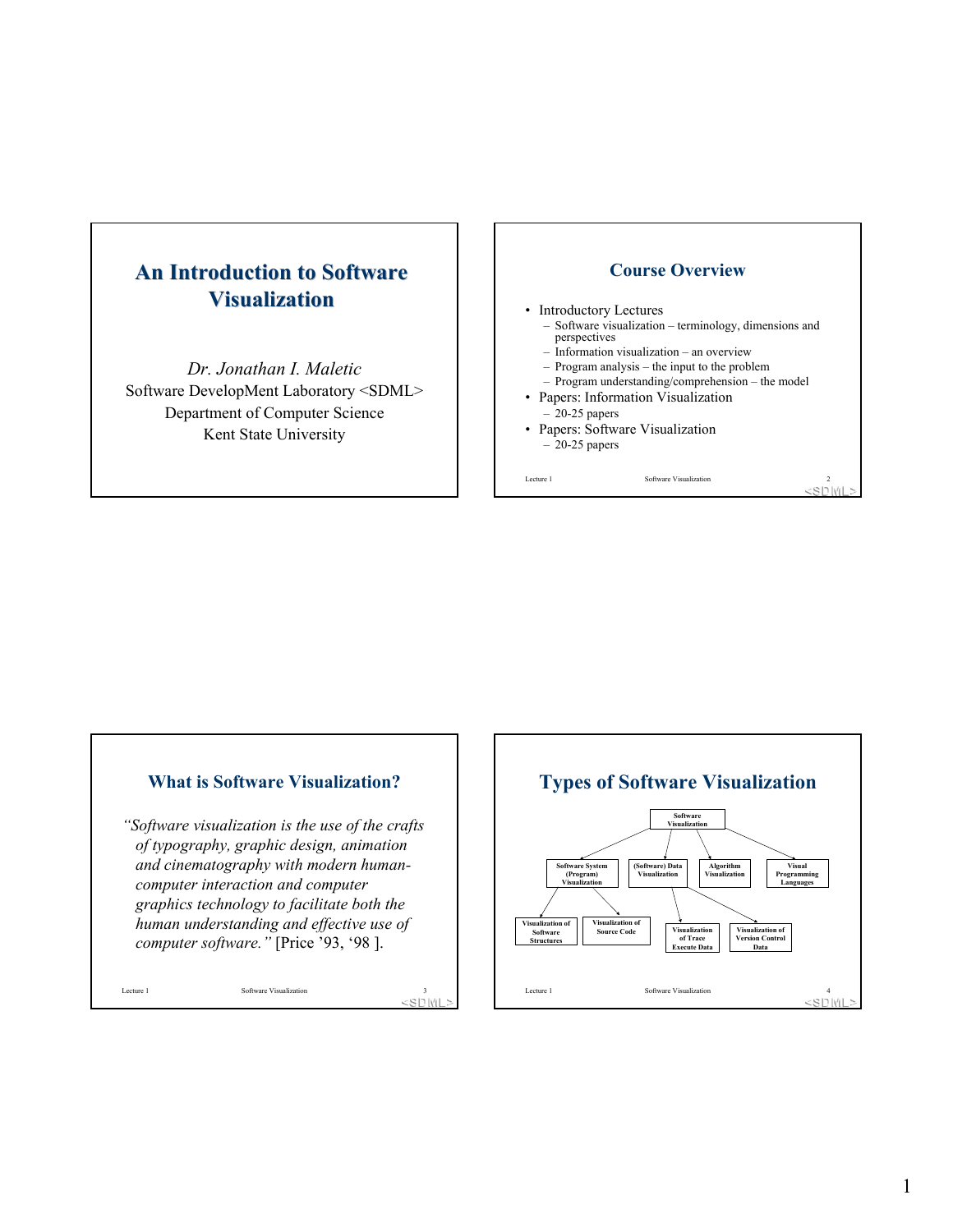



# **Specifics of the Problem Domain** • Visualize design and architectural information • Reduces, in part, to (large) connected graphs

- Nodes represent complex entities i.e., software module, class, function, component, subsystem, etc.
- Edges represent abstract relationships between the nodes i.e., aggregation, association, inheritance, invocation, etc.

Lecture 1 Software Visualization 7  $\langle \S | \rangle |\psi|$ 

### **Taxonomies for Software Visualization**

- Existing taxonomies (Price, Roman, Myers, Stasko) are very broad and detailed
- Need to emphasize software engineering tasks involved in building and maintaining large-scale software systems
- No single software visualization tool can address all SE tasks

Lecture 1 Software Visualization 8  $\leq$   $\geq$   $\mid$   $\mid$   $\mid$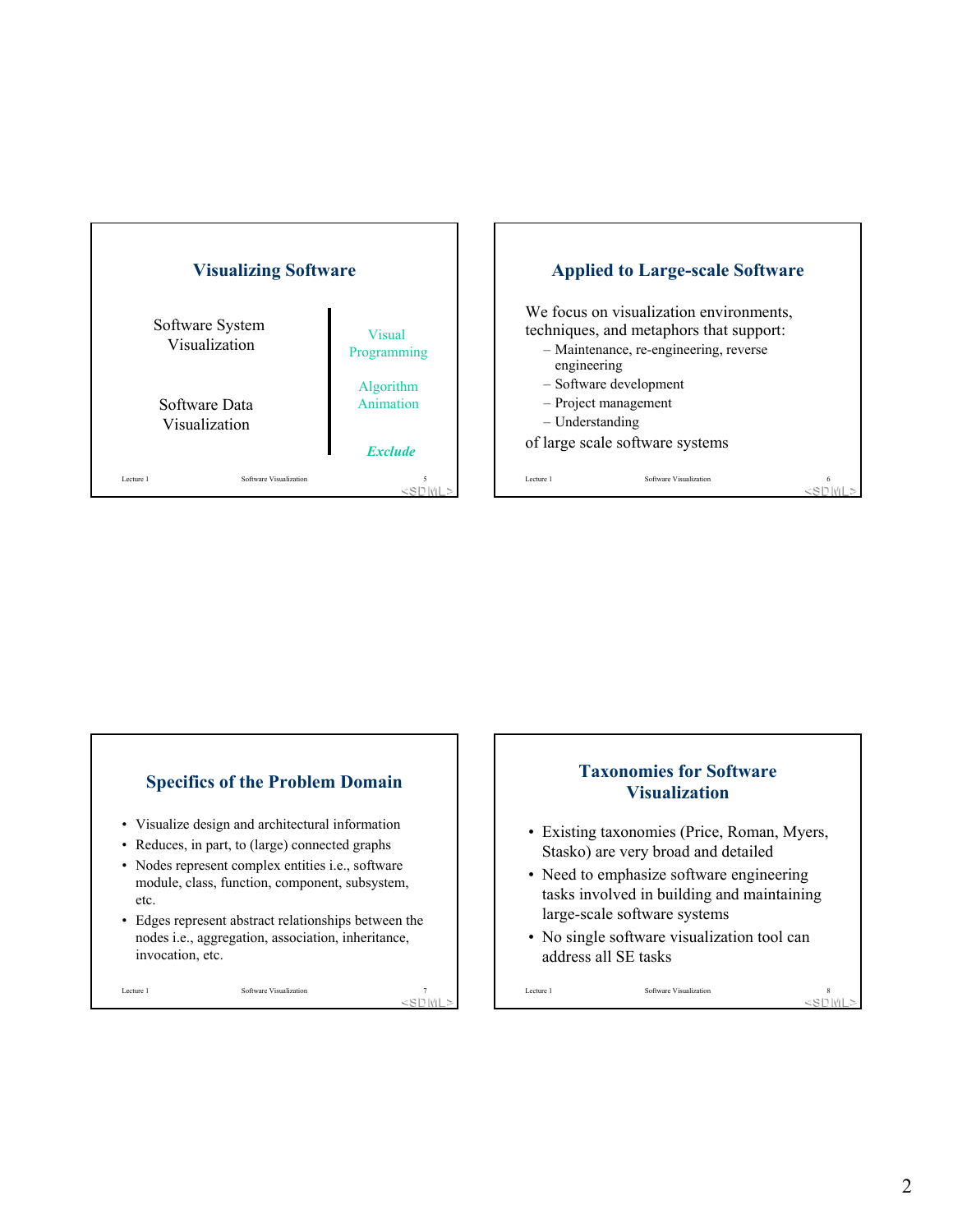



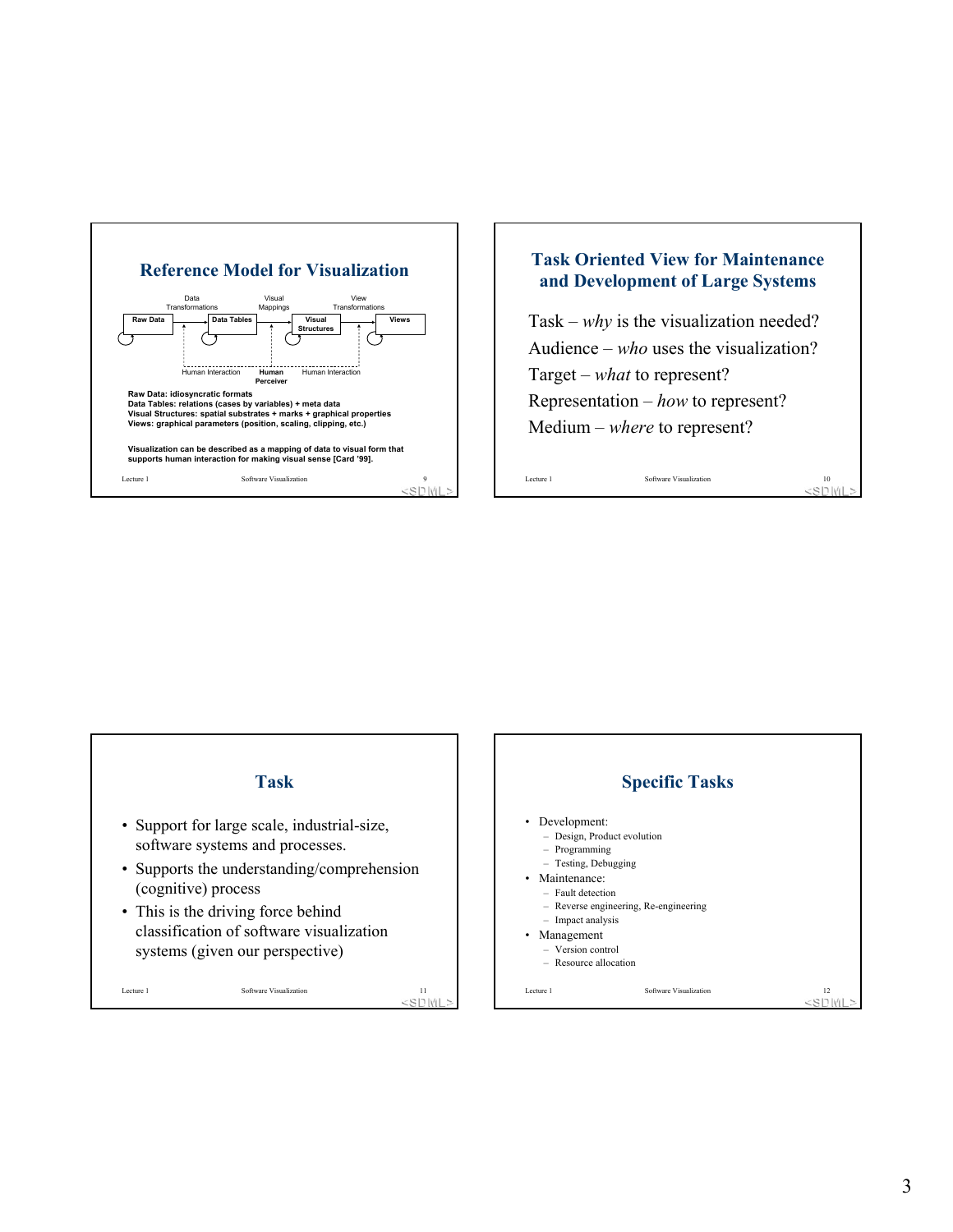



- Static features (relationships)
	- Design and architectural level information
	- Source code level information
	- Documentation
- Dynamic features (behavior)
	- Control and data flow at execution
	- Trace information



- abstractions • Does not overload the user – each element should
- have multiple attributes, but there should be a limit on the diversity. This limit should be driven by cognitive factors and the medium.

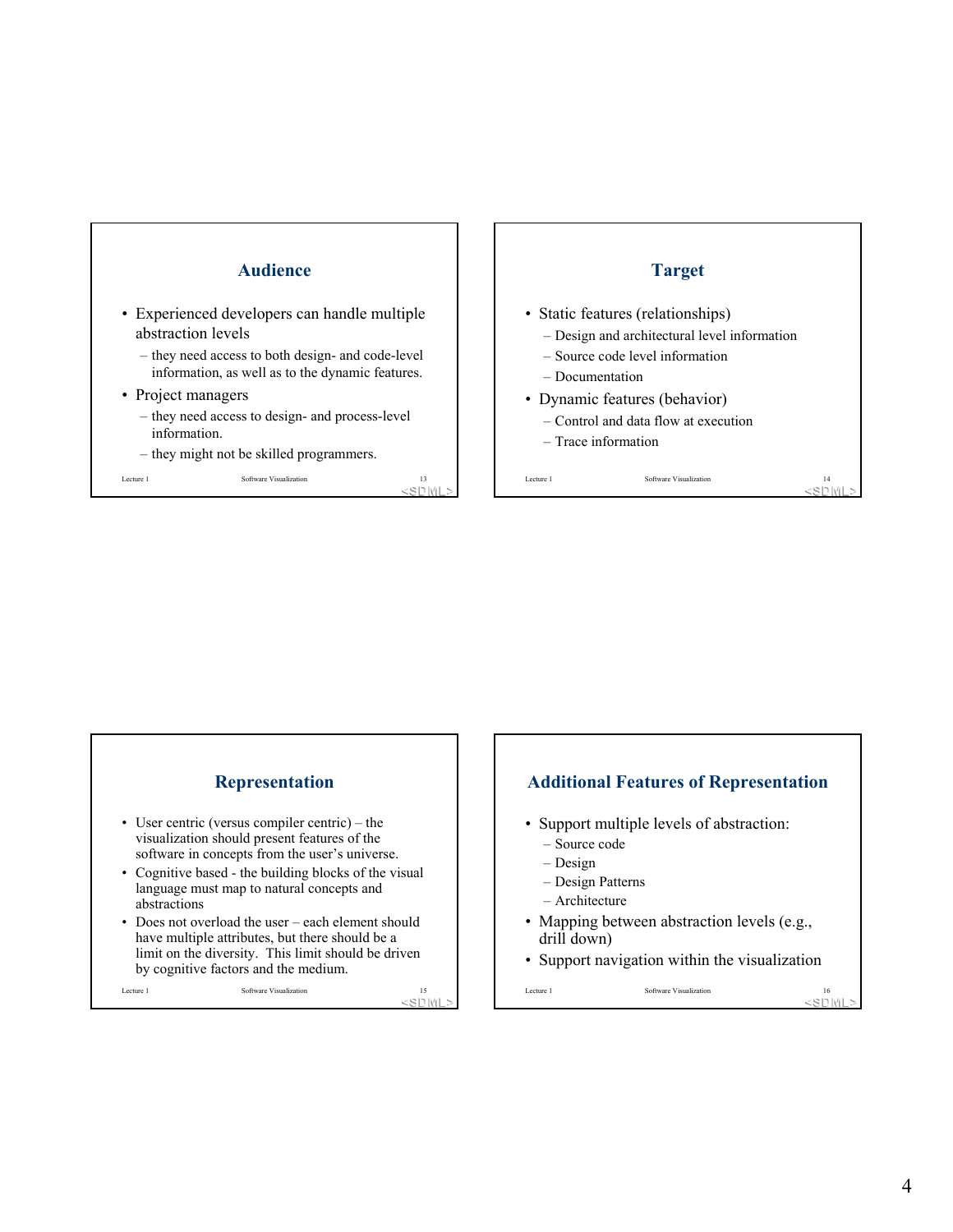

## **New Types of Software Visualization Mediums**

- More real estate
	- Multiple displays, large displays
- Support for collaborative problem solving
- Utilize:
	- $-3D, 3D+$
	- Virtual Reality (combine stereopsis with motion), Immersive Environments
	- Stereo displays, Multi-resolution displays
	- Multi-type medium (e.g., laptop + VE)
- Provide navigational controls

Lecture 1 Software Visualization 18<br>  $\leq S \mid \exists | \setminus |$ 



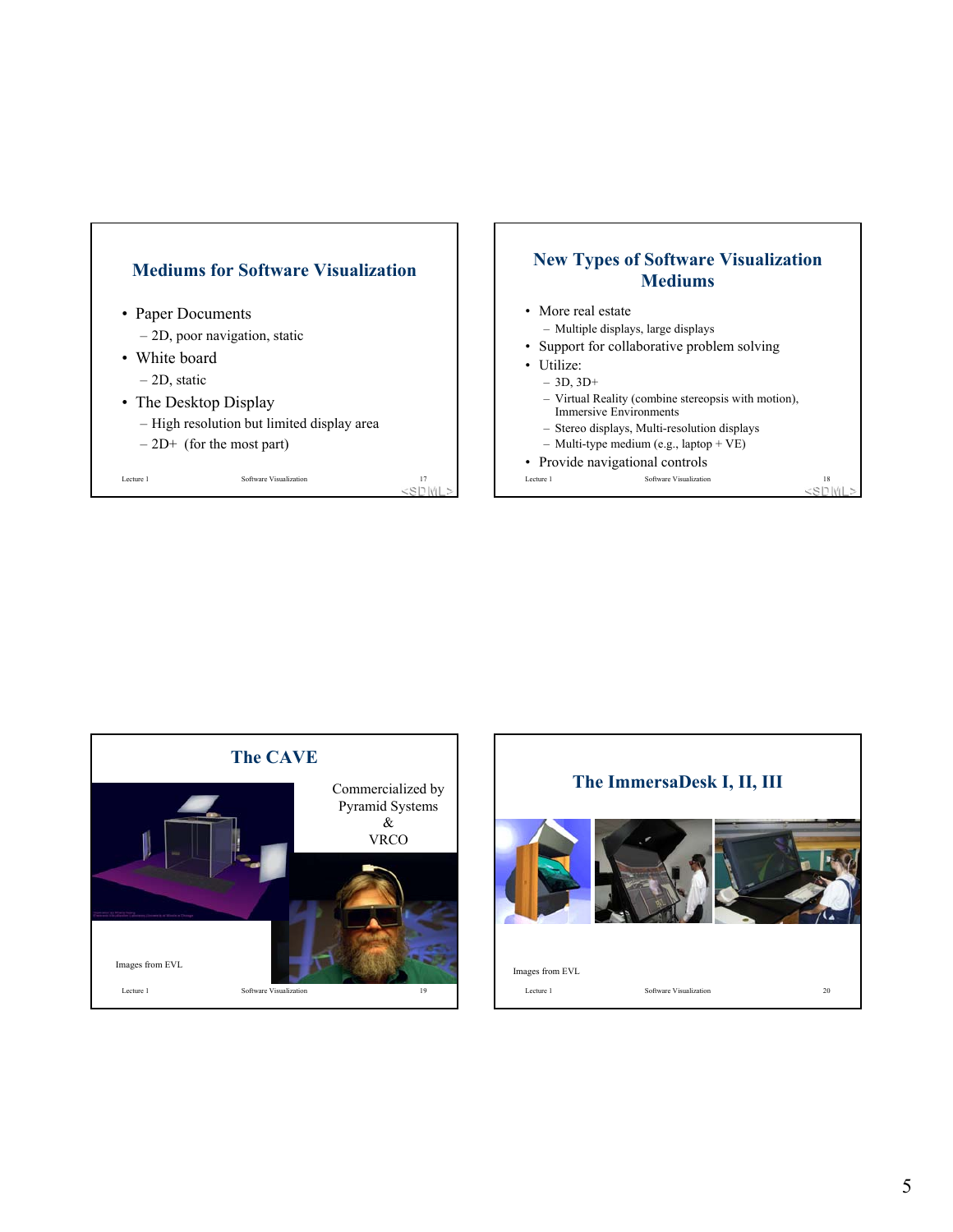

- Focus on SE Task(s)
- What types of (representations, mediums, etc) best support particular tasks?
- Investigate new mediums and representations
- Environments that support collaborative development
- Utilize existing research in cognitive psychology

Lecture 1 Software Visualization 21<br>  $\leq S \mid 1 \mid \text{if }$ 





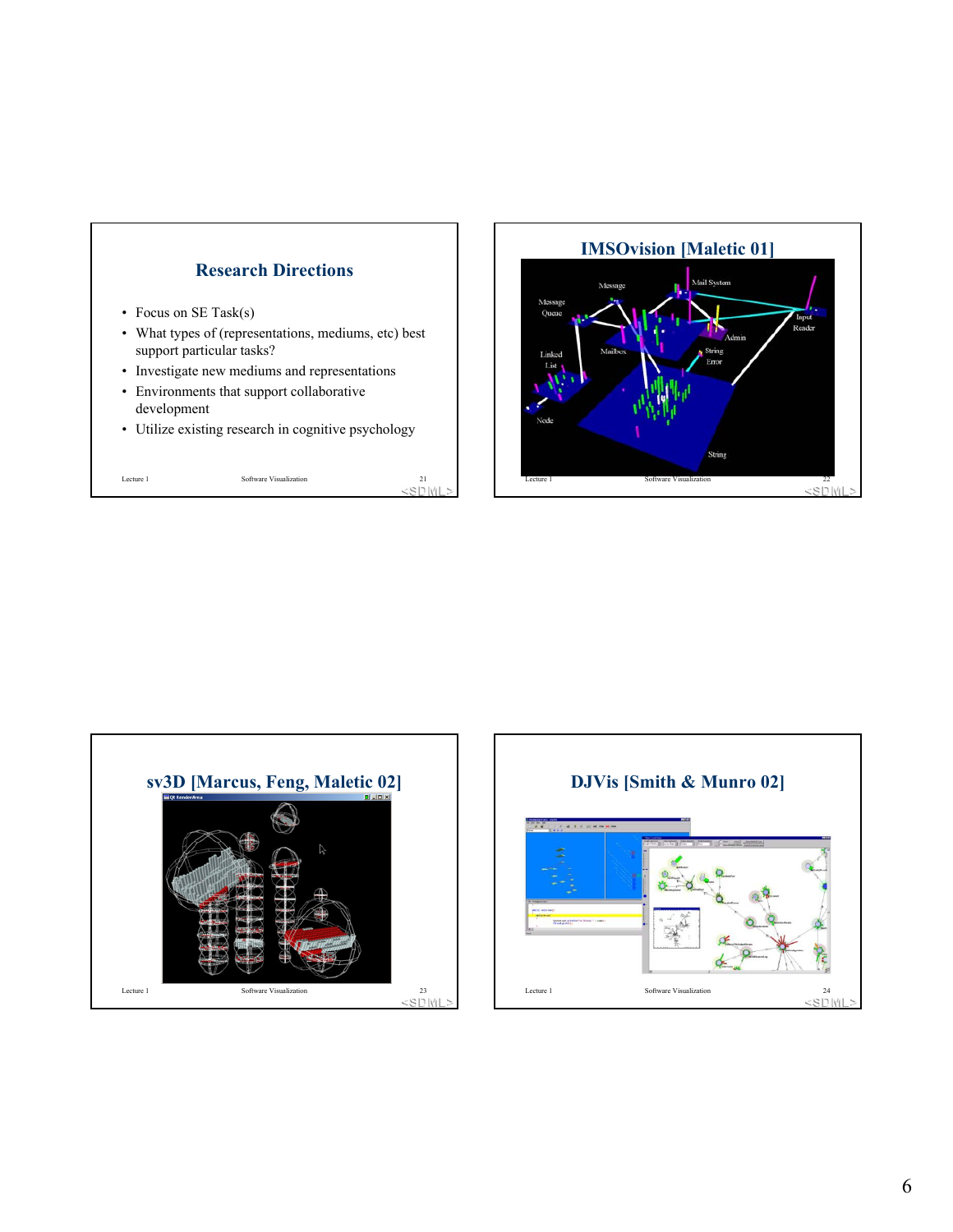